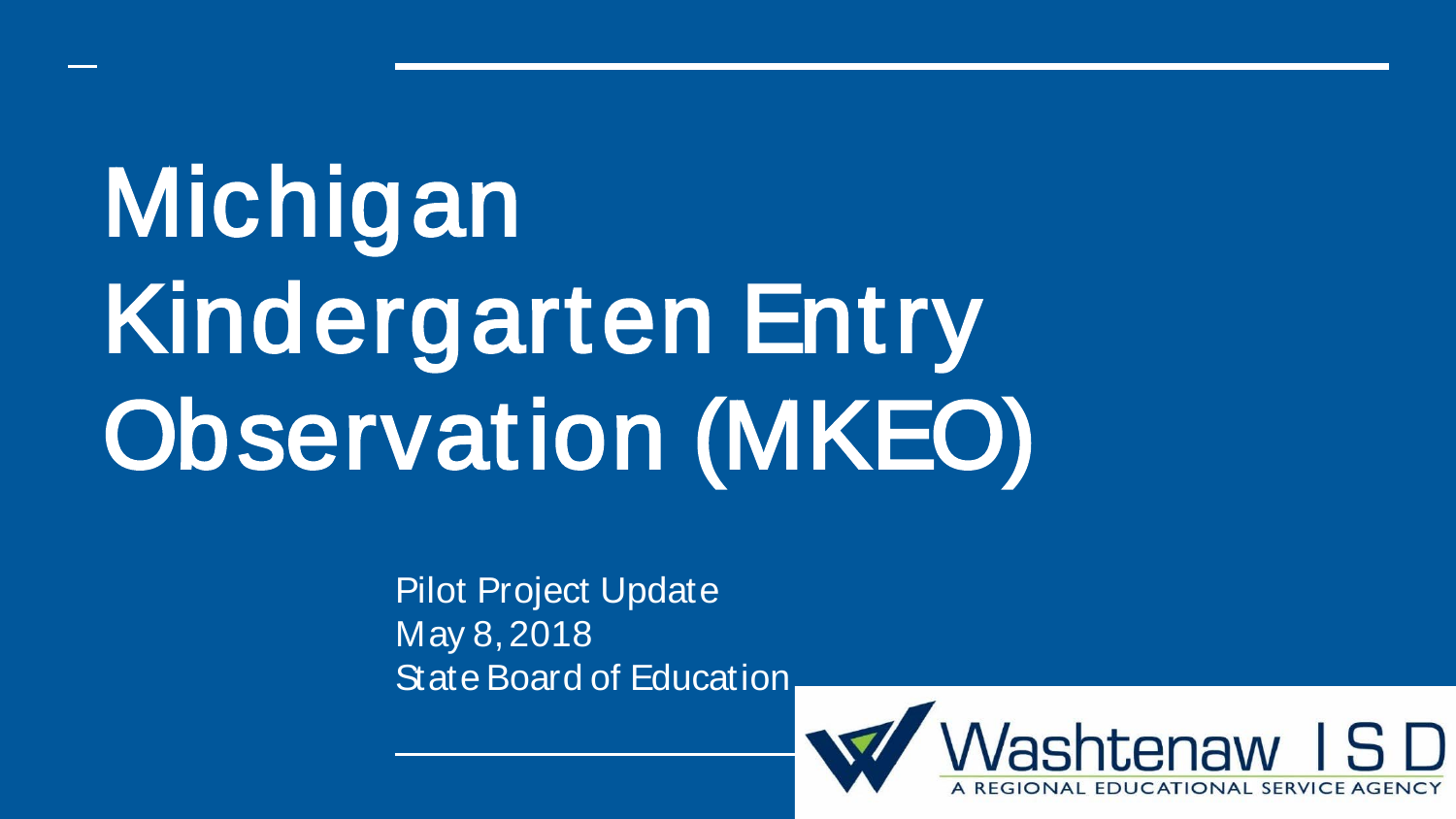## **History**

- 2009-11 Joint work between MDE, ECIC, and MAISA to explore possible Kindergarten Entry Assessment Tools
- 2011 Federal Race to the Top Early Learning Challenge Grant (RTTT-ELC) RFP issued.
- 2011 Michigan Legislature approves supplemental funding of \$3.75 million for KEA pilot project
- 2013 Michigan applies for RTTT-ELC and receives \$51.7 million in Phase III (note pages 204-208 of application regarding Michigan's KEA commitment)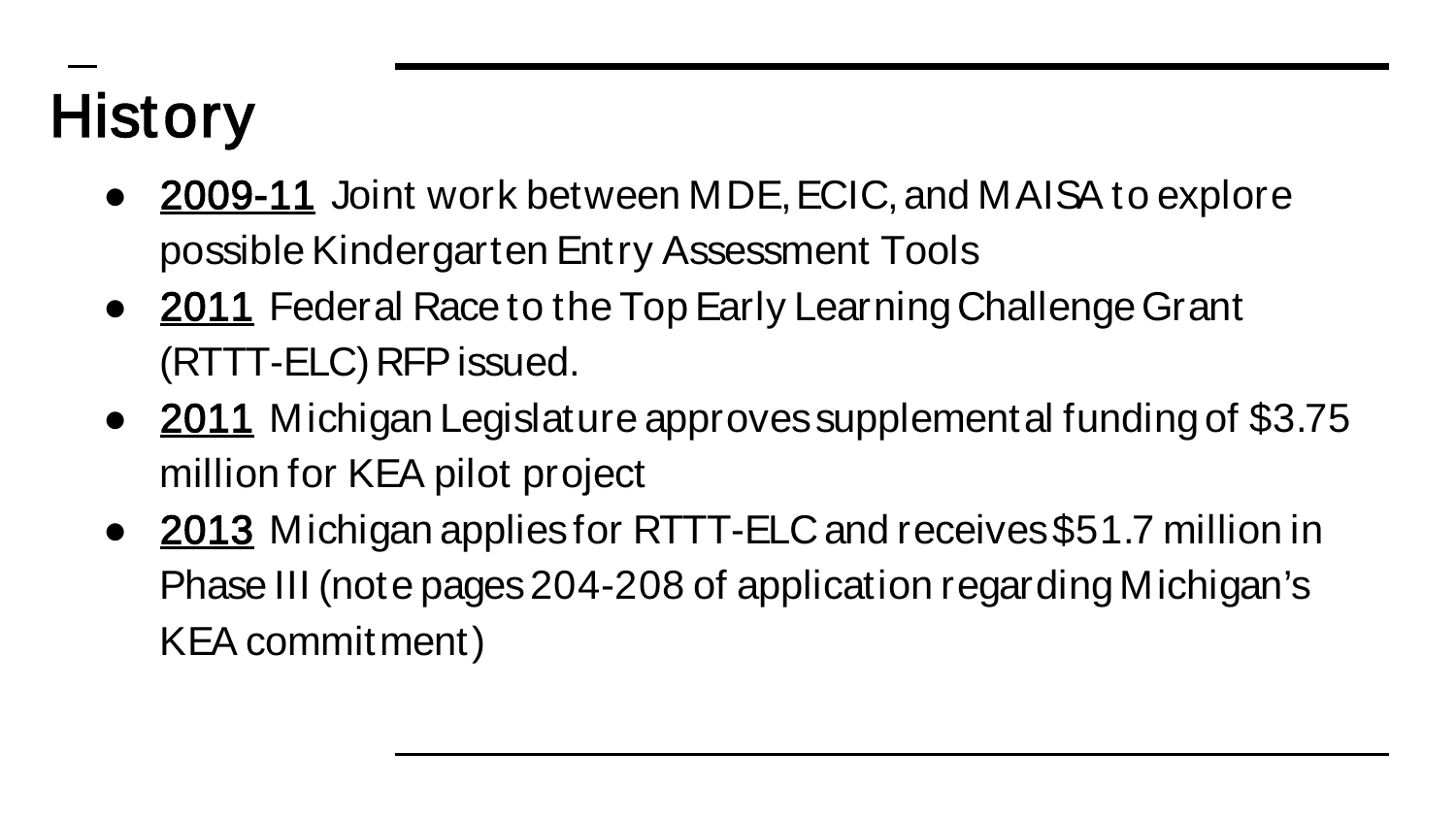## TS Gold Pilot Project

- 2011-12 RFP process to select vendor following supplemental appropriation
- 2012-13 Teaching Strategies Gold selected
- 2013 Year One Pilot--Approximately 3600 students assessed
- 2014 Year Two Field Test--Approximately 3200 students assessed (far fewer than planned)
- 2015 MDE continued funding for TS Gold on optional basis for districts
- 2016 Re-engaged with Maryland/Ohio through Maryland State Department of Education lead on the Enhanced Assessment Grant (Michigan was an inactive partner in those conversations)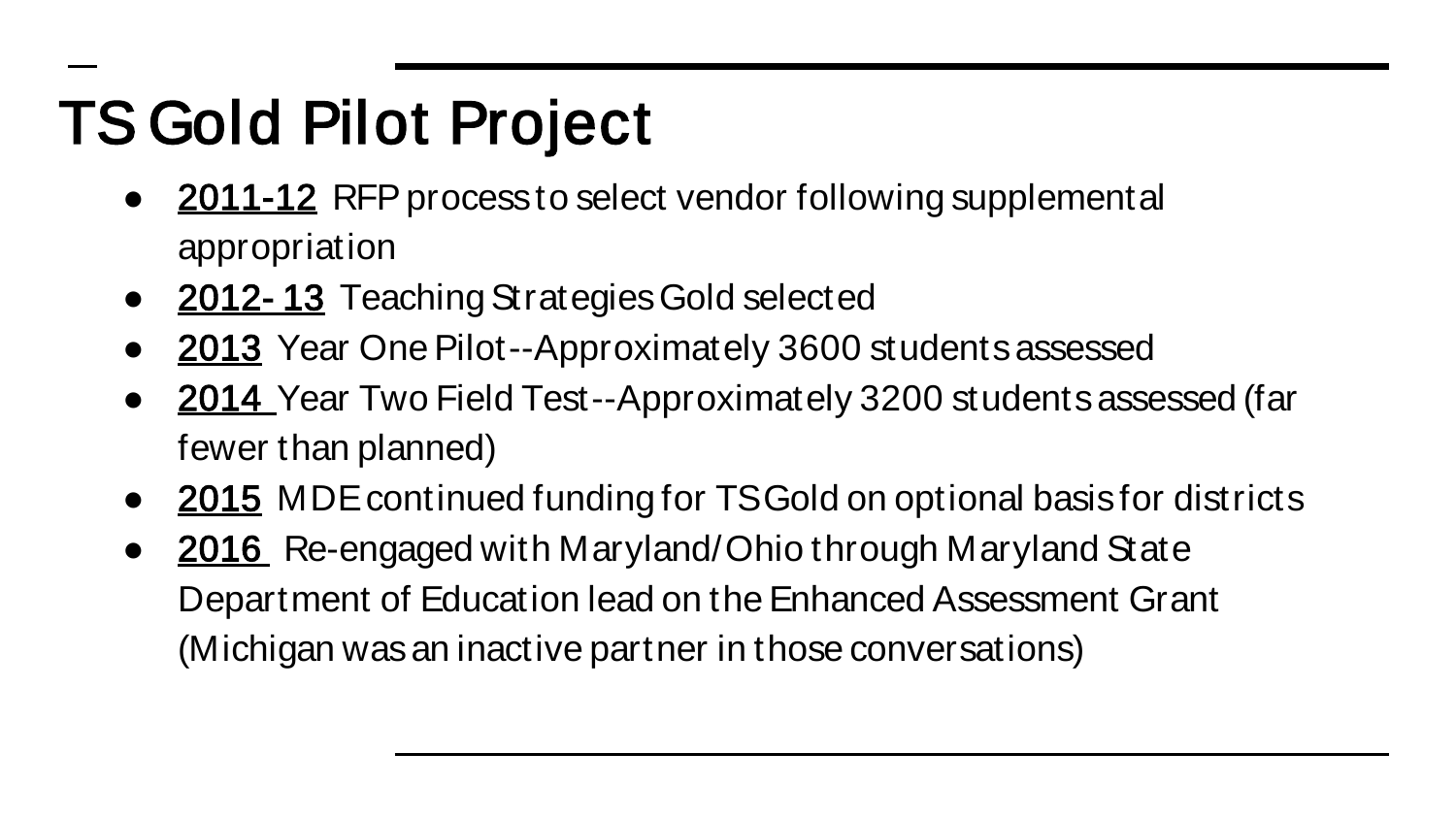### Michigan Kindergarten Entry Observation

- 2016 Worked with Senator Hansen to secure funding in Section 104 for pilot KRA (now MKEO) using the Maryland/Ohio model
- 2017 Expanded funding with expectation that all kindergarten classrooms in Prosperity Regions 4, 5, and 9 will implement by fall 2018
- 2018 Budget--level funding in House and increase by \$1 million and expansion to all prosperity regions except 1 and 10 by fall 2019
- 2020 Expectation for statewide implementation by fall 2020

\*2016-17 Pilot: 59 classrooms from 22 districts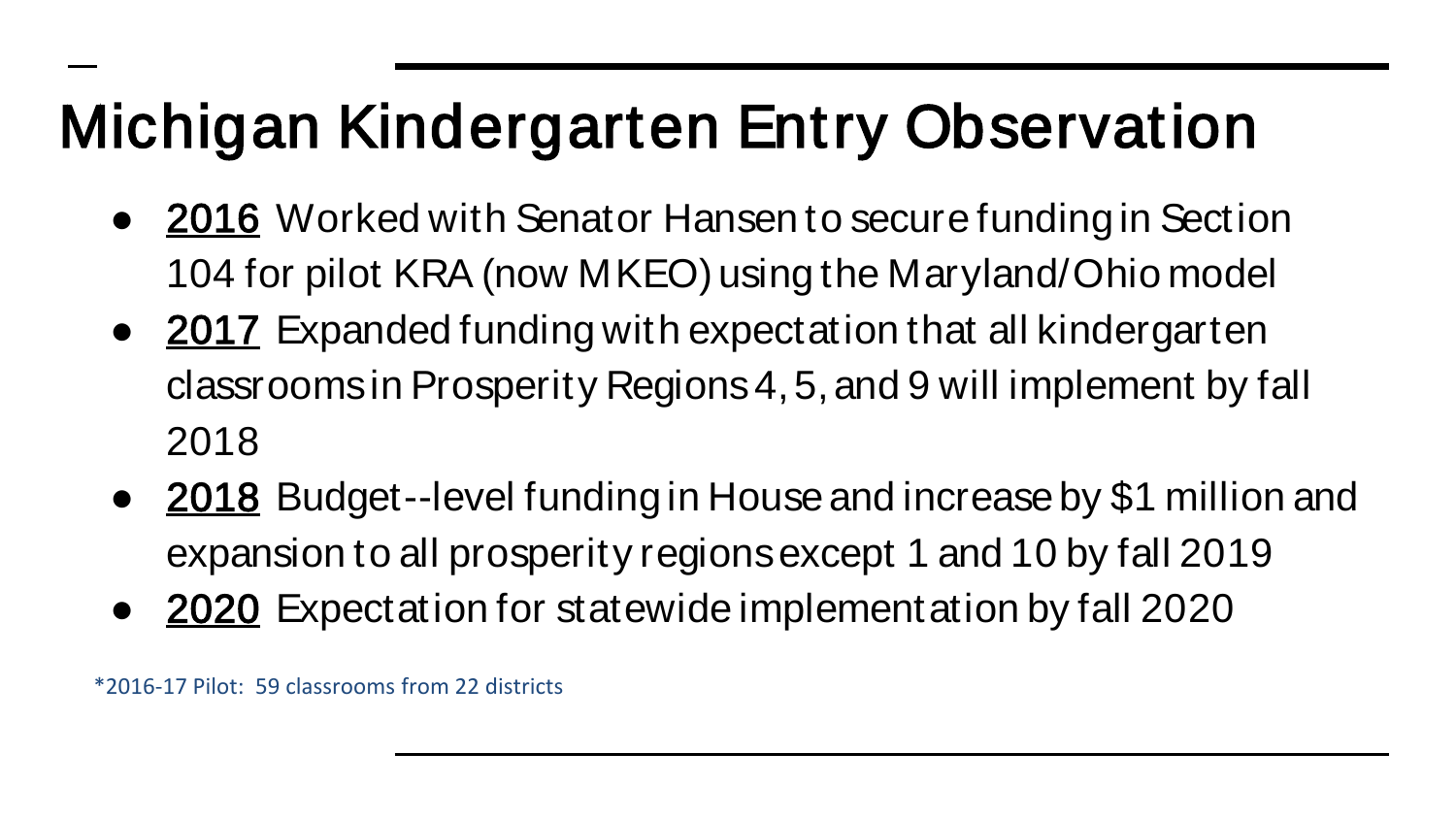## Policy Implications

- \$130 million increase in GSRP funding--total investment of nearly \$250 million
- Top Ten in Ten Goal: Universal Pre-K for 3 and 4 year old children
	- Goal 1, Strategy 1.1 and 1.2
	- Including this guiding principle from Top 10 in 10: "To be successful at becoming a Top 10 performing state in 10 years, Michigan must develop a *coherent* and *cohesive* strategy for the children, and implement that plan with continuity for multiple years. Education reform takes time; we must implement, use evidence and data to correct course, and continue with progress on key goals."
- Data needed to demonstrate effectiveness of GSRP investment--uniform assessment required to make the case with elected officials
- Current district assessments focus on *academic* domain only--misalignment with Michigan early childhood expectations as approved by SBE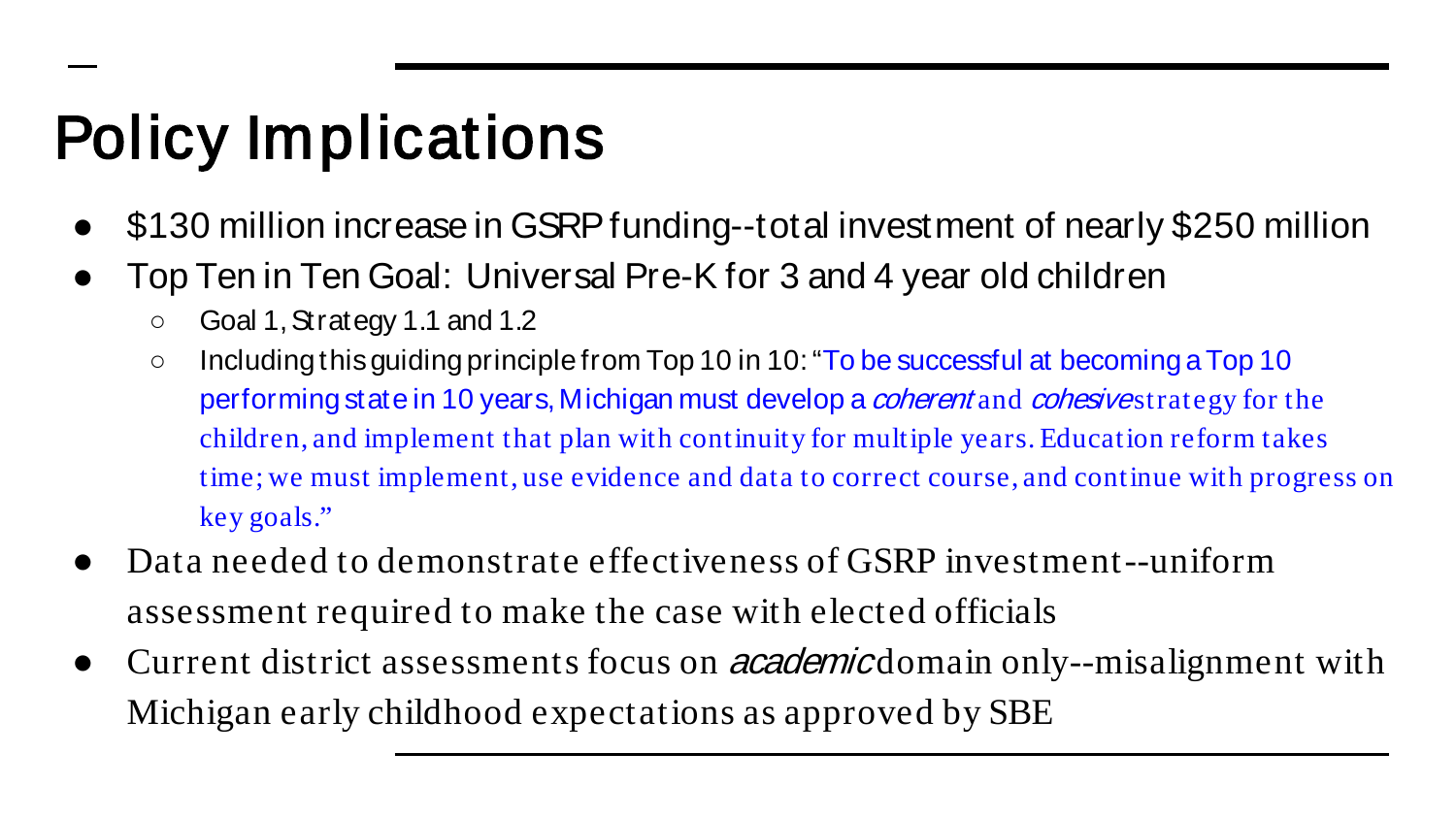## Equity Matters

• Equity is achieved when all students have the resources they need, such as exceptional teachers and high-quality early childhood programs

• Investing in educational equity yields academic gains, reduces achievement gaps and creates significant returns on investment. The highest rate of return comes from investing as early as possible.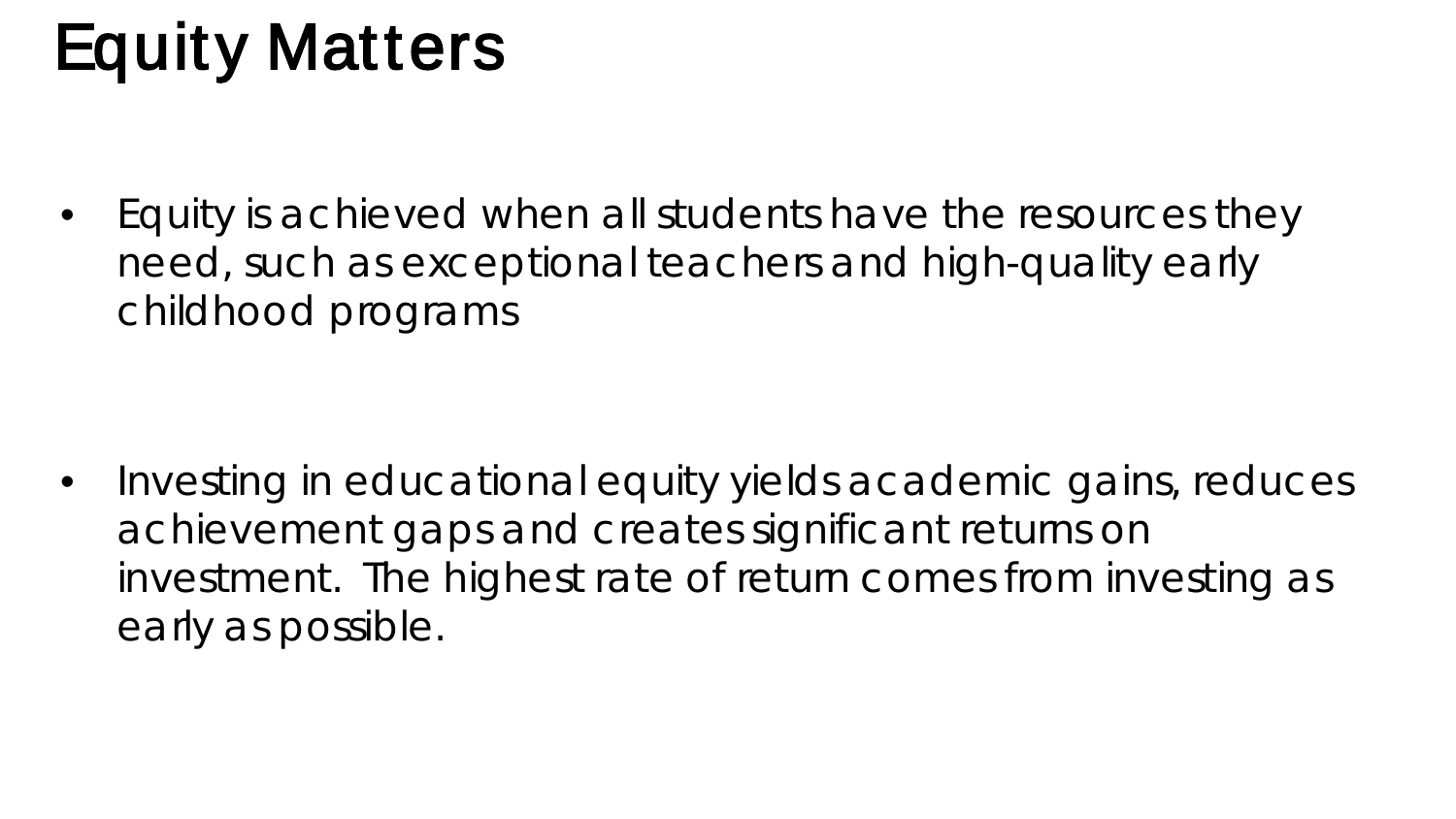

### What is the **K**indergarten **R**eadiness **A**ssessment?

The KRA looks at the **WHOLE CHILD**- knowledge, skills, and behaviors of kindergarteners across four domains:



Language & Literacy



**Mathematics** 



Social Foundations



#### Physical Well-Being and Motor Development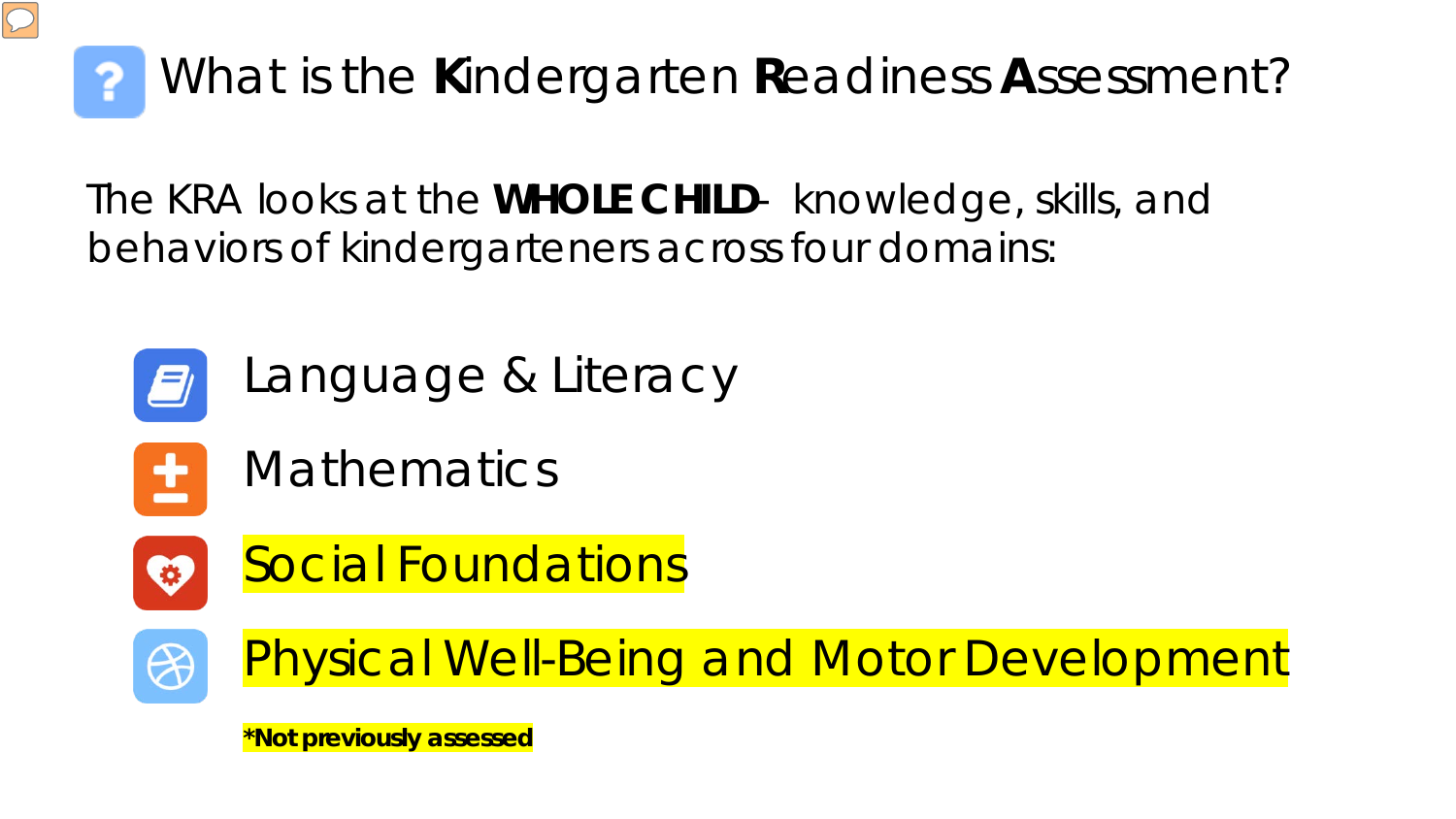

### KRA Development Process









Cognitive Interviews (Winter 2012–13)

Pilot Test (Spring 2013)

Field Test (Fall 2013)

Operational Administrations (Fall 2014–2017)

The process allowed progressive refinement of the content and administration procedures.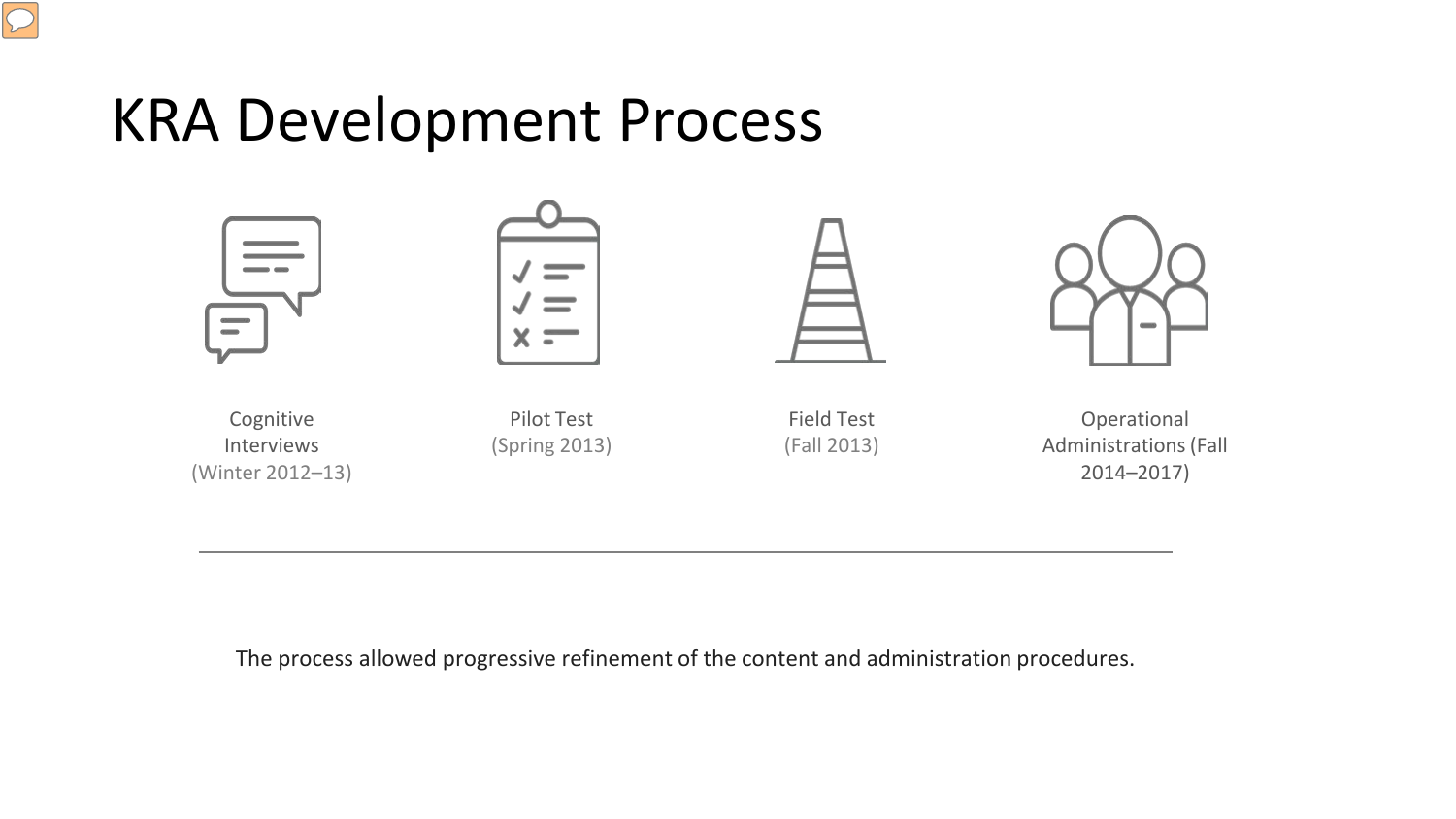

Supports growing knowledge and research about the variability of young children's growth, development, and learning



Identifies children's performance across multiple domains and aligns with best practice for assessing young children

Provides insight into children's readiness for kindergarten



Informs prior early learning and development to ensure that children are entering kindergarten ready to learn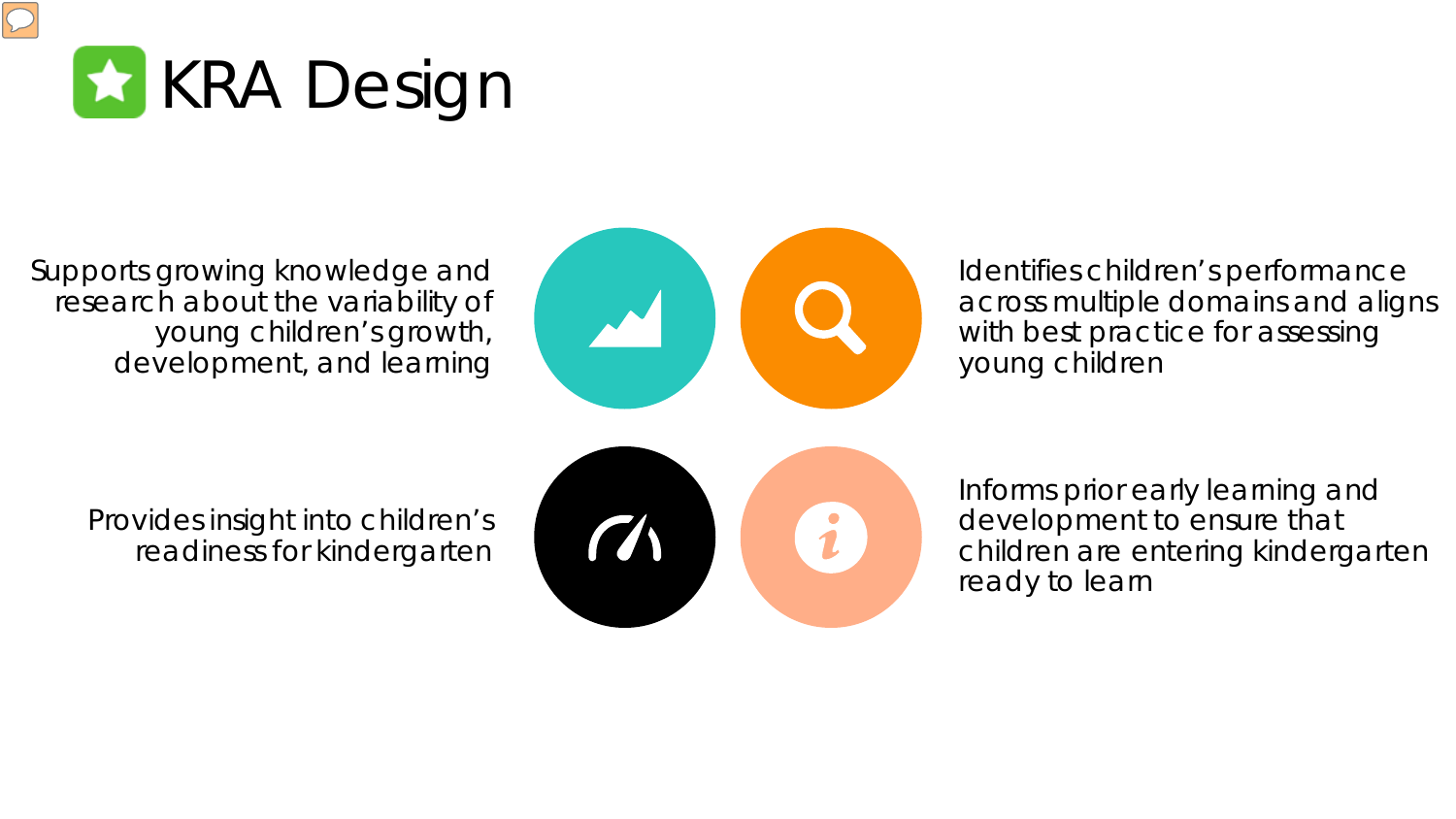

### **To support and advance children's early learning and academic achievement.**

The data collected from the assessment **can inform instruction and decision making** that:

- Benefits children
- Assists teachers
- Informs families
- Advises school leaders and early childhood programs
- Instructs community leaders and policy makers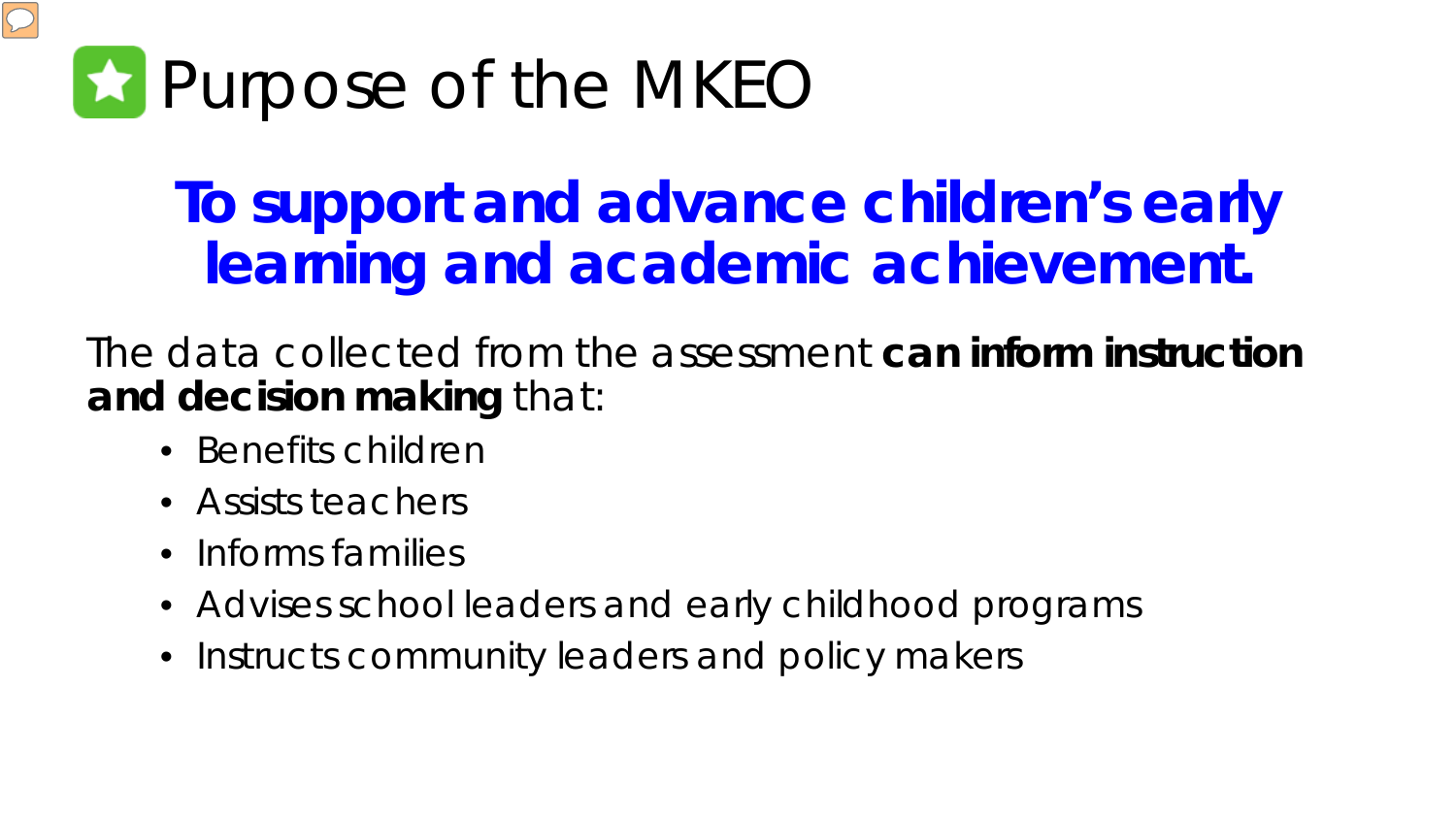

- Do our K students demonstrate **readiness**?
- In which **domains** do they need support?
- How do **children** from low-income households fare?
	- Minority children?
	- English Learners?
	- Children with disabilities?
	- Homelessness?
	- Foster care?
	- Immigrants?
- What can we use to address the **achievement gap**?
- What are we doing to support **families**?
- What more can we do to support **educational equity**?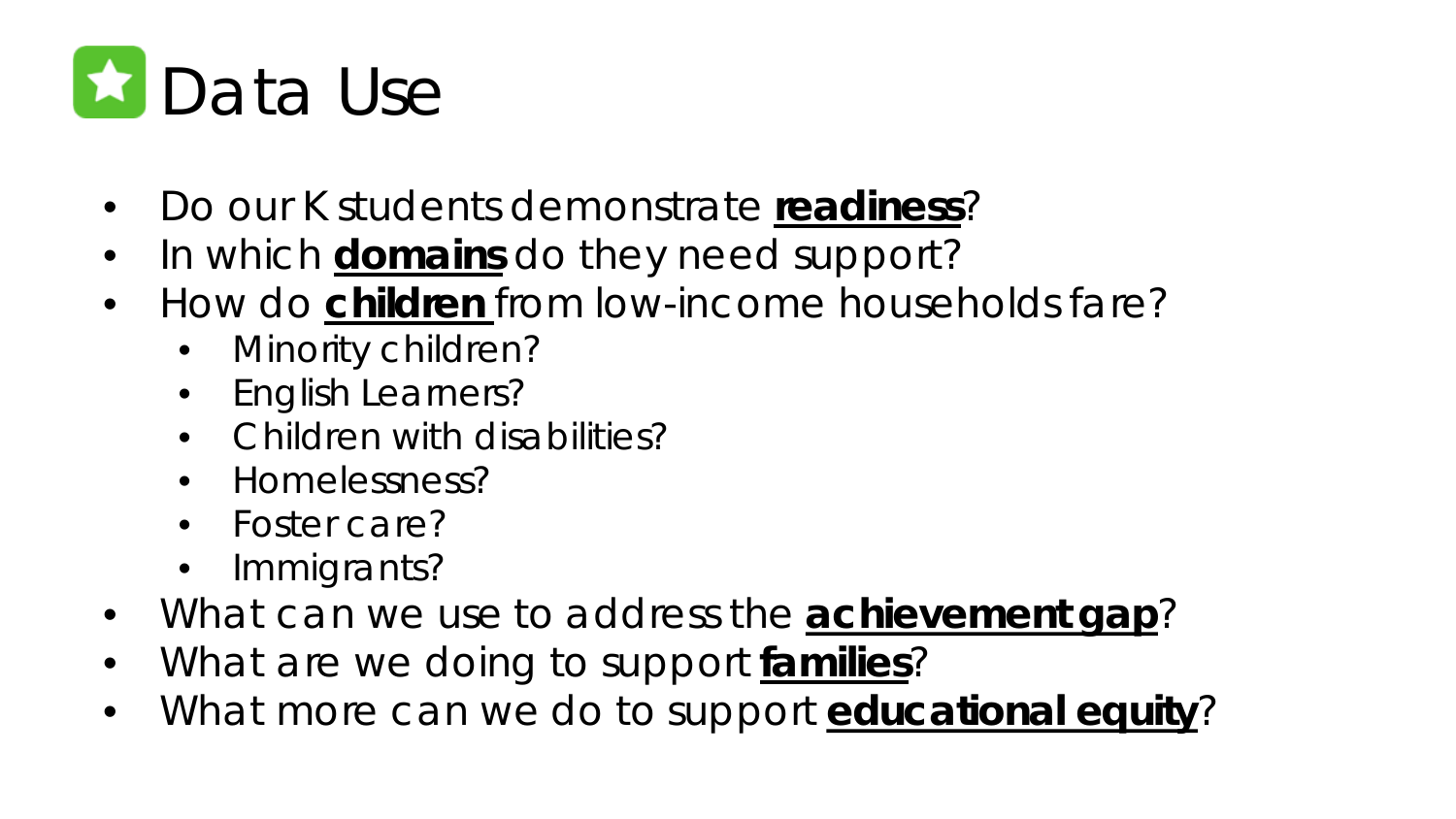## **Ex Integrating Developmental Sciences**

• Developmentally appropriate instruction that is fully in tune with unique needs of young learners is what it takes to close the preparation and achievement gaps before third grade

• [Young children benefit from authentic activities and embedded](https://www.npr.org/sections/ed/2018/03/06/589478490/making-elementary-school-a-lot-more-fun-like-preschool)  assessment within their daily routines and lives.

• We want to assess young children without them knowing they are being assessed- observational. "One shot" assessments tend to be less representative of what young children know and can do, and their learning predispositions.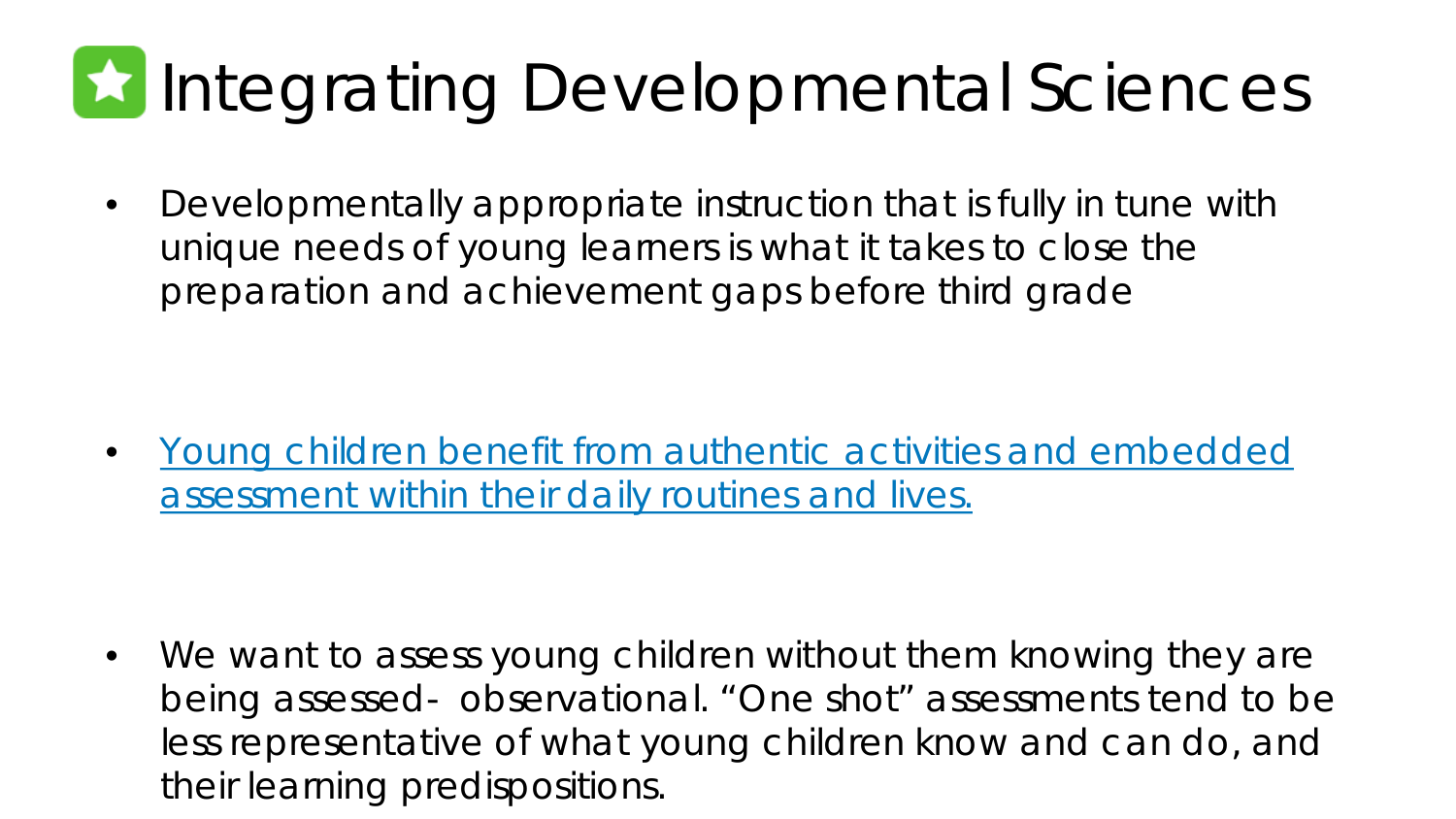## **Observing** Young Children: **Why?**

- Each child is unique!
- Gain insights into a child's thinking
- See how children are developing and learning
- Witness a child's depth of knowledge and understanding
- Provide documentation
- Use the information to appropriately challenge and support children

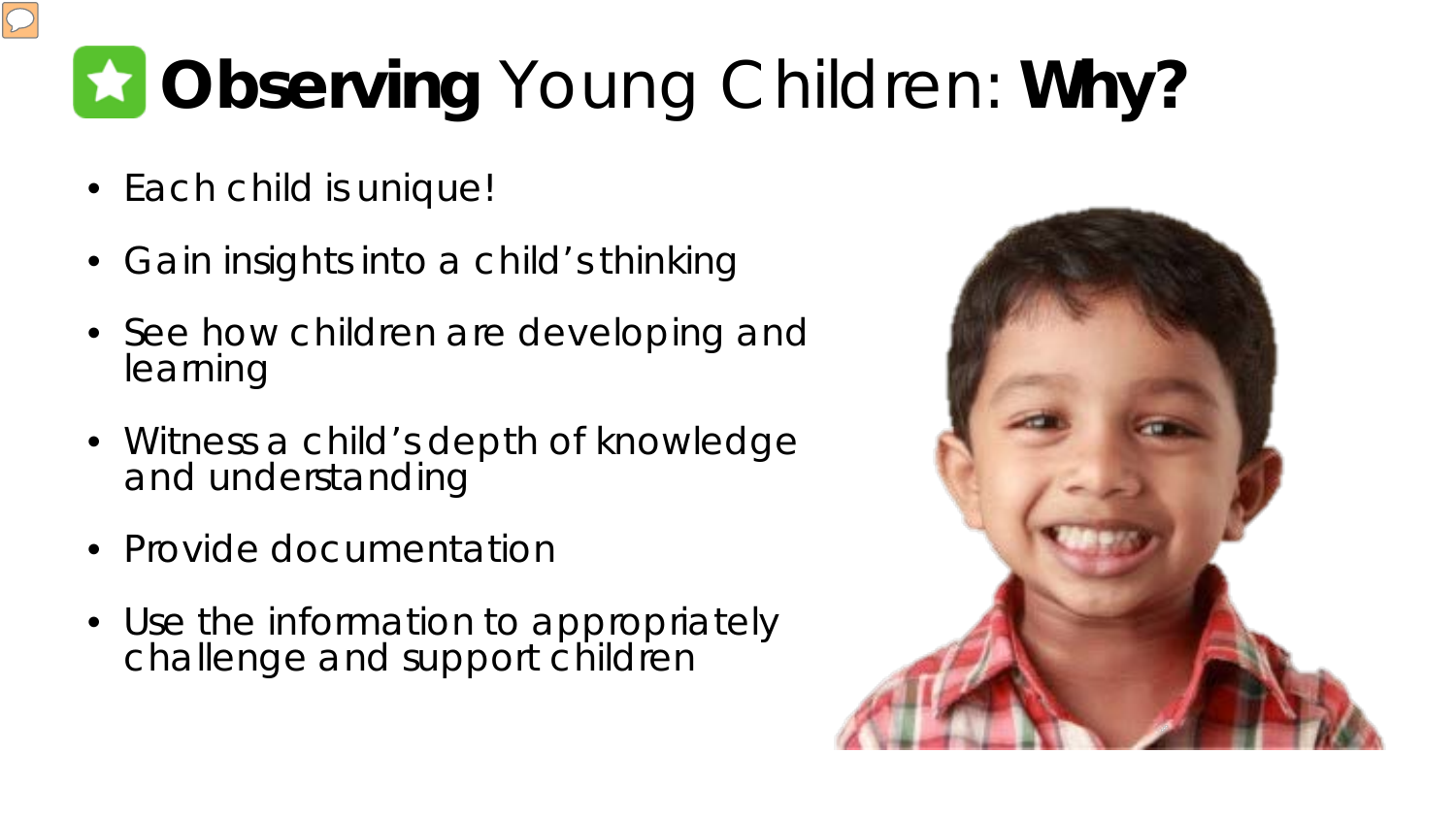## Observing Young Children- **How?**

- Watch and listen... listen and watch
- Include different types of observation
- Focus on objectivity—just the facts!
- Avoid making assumptions and comparisons
- Use the information to enhance learning and development
- Give time and space for children to show their learning and development

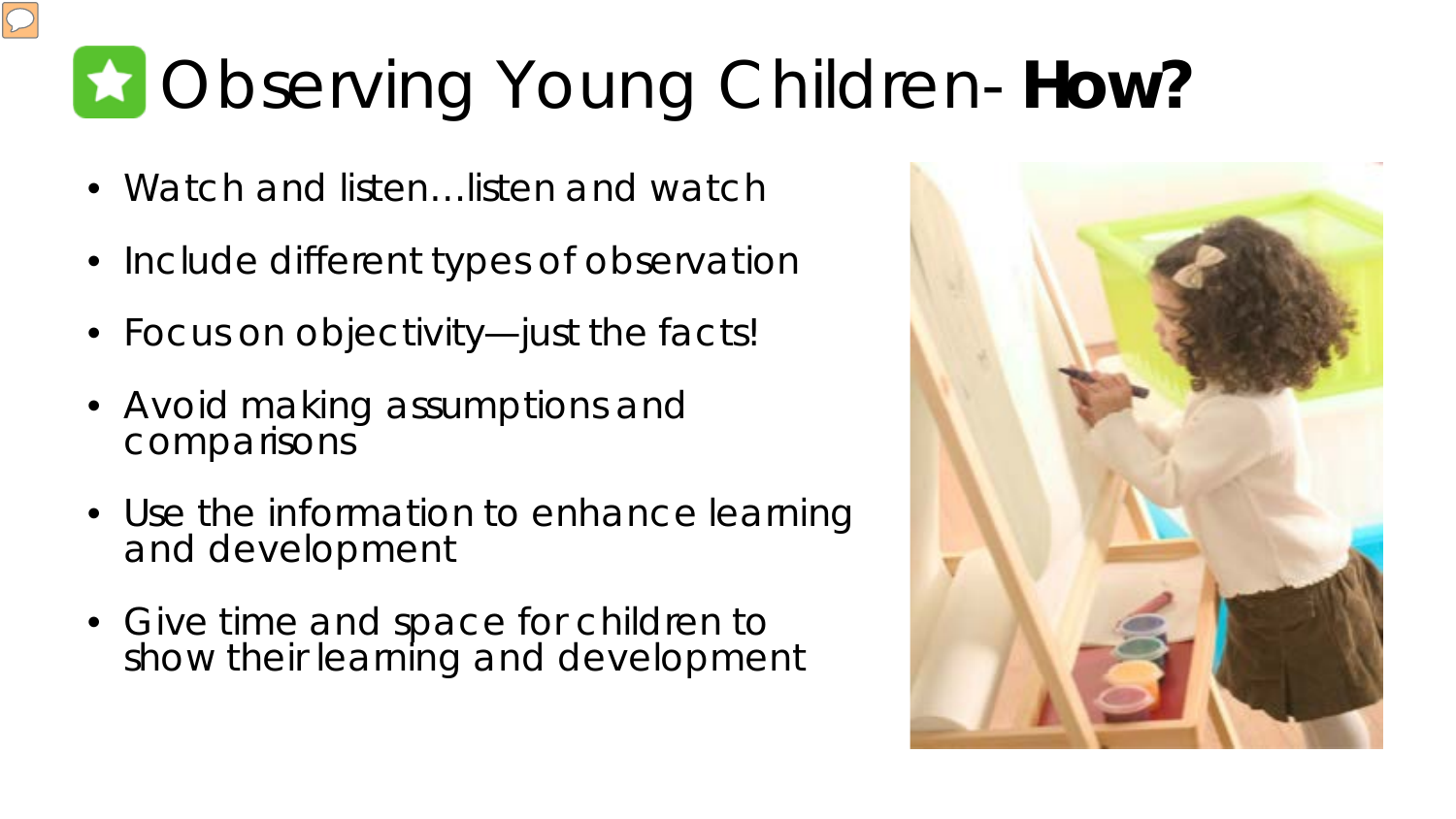

The Language & Literacy domain is approved as an initial screener to meet Michigan's Third-Grade Reading Law requirements.

| <b>DOMAIN</b>                              | <b>Selected</b><br>Response | Performance Task | Observation |
|--------------------------------------------|-----------------------------|------------------|-------------|
| Social Foundations                         | 0                           | 0                | 12          |
| <b>Mathematics</b>                         | 3                           | 11               | 0           |
| Language & Literacy                        | 6                           | 9                | 2           |
| Physical Well-being & Motor<br>Development | 0                           |                  |             |
| <b>Total Items</b>                         | 9                           | 20               | 21          |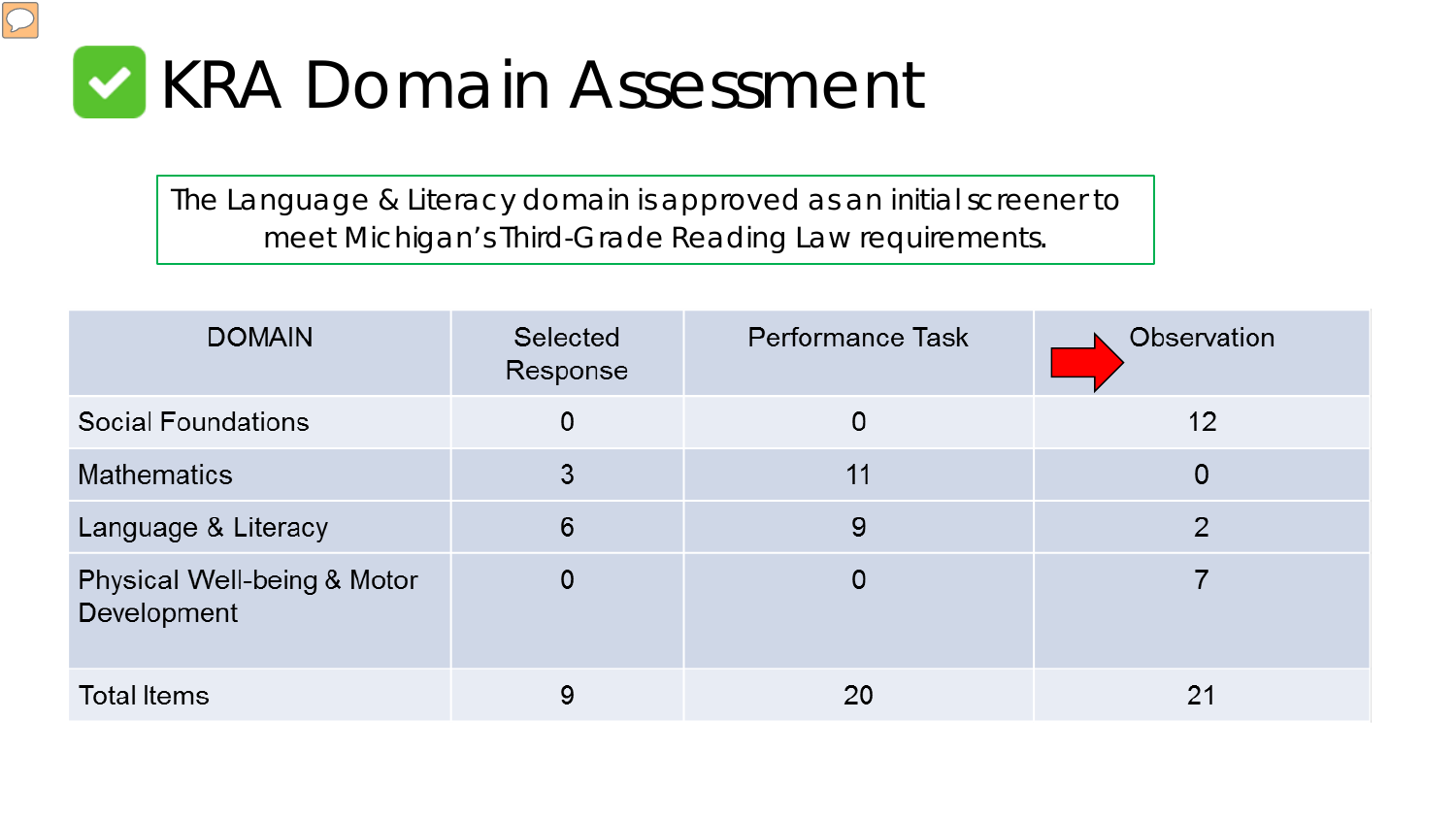#### **Classroom Level Impact- as seen in Piloting District**

Kindergarten and Young 5 teachers make professional **observations** as they meet their students each year. KRA provides a way for teachers to turn the **observations into data (\*We've not previously had).**

They **use the observations to inform their instruction and determine the necessity to complete further diagnostic assessments.**

The KRA data also provides **information the teacher can bring to student study teams** to get additional supports for a student.

KRA provides teachers with the **data necessary to complete IRIPs** that are required to meet Michigan's Third-Grade Reading Law.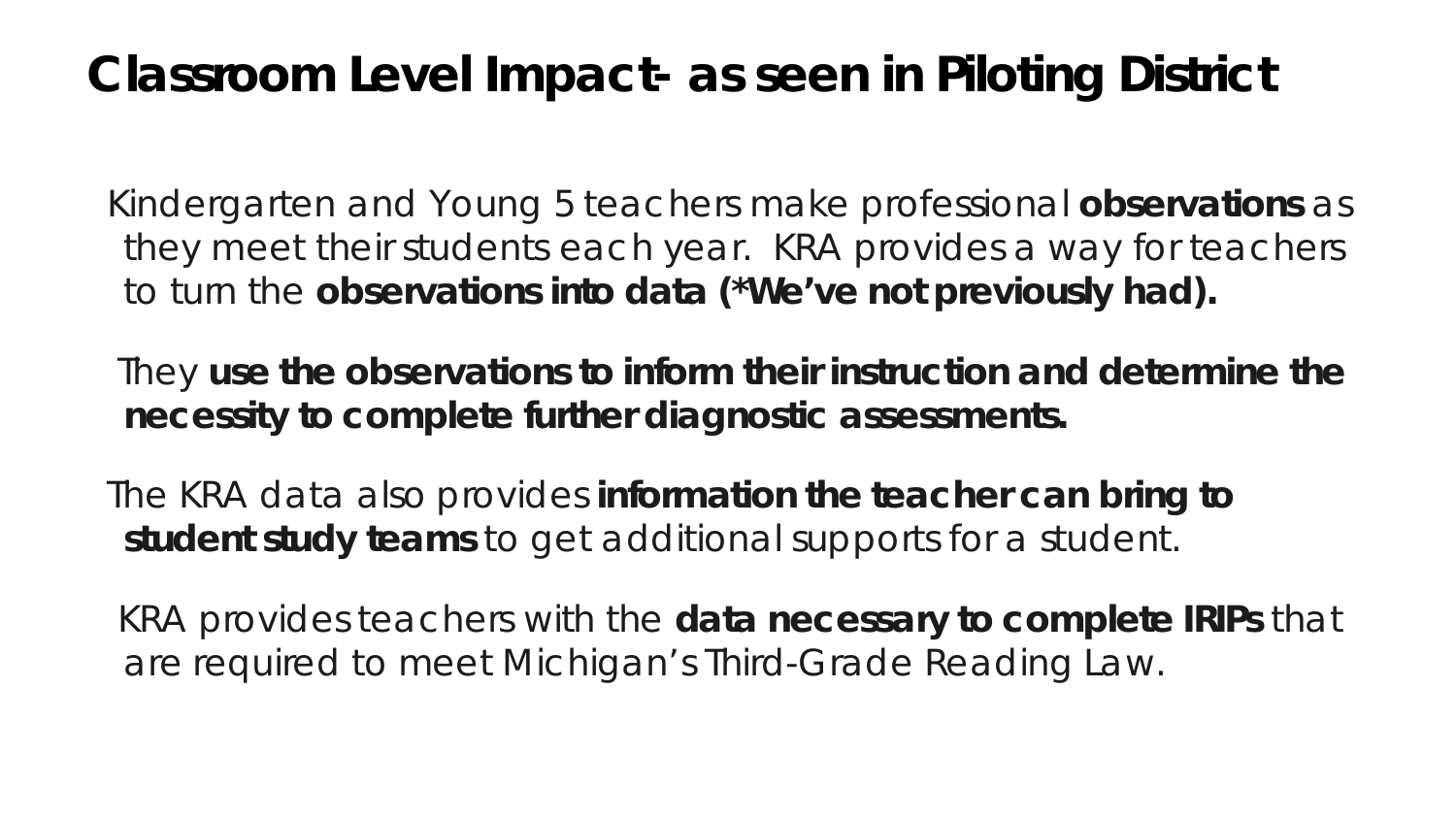## Building Level- Piloting

KRA provides an opportunity to **gather observational data** and share it with other providers.

**At-risk providers** can use the data collected from KRA to form small groups to improve areas of concern.

**Grade levels** can use the data to create needs based groups across the grade level for another way of preparing students to read.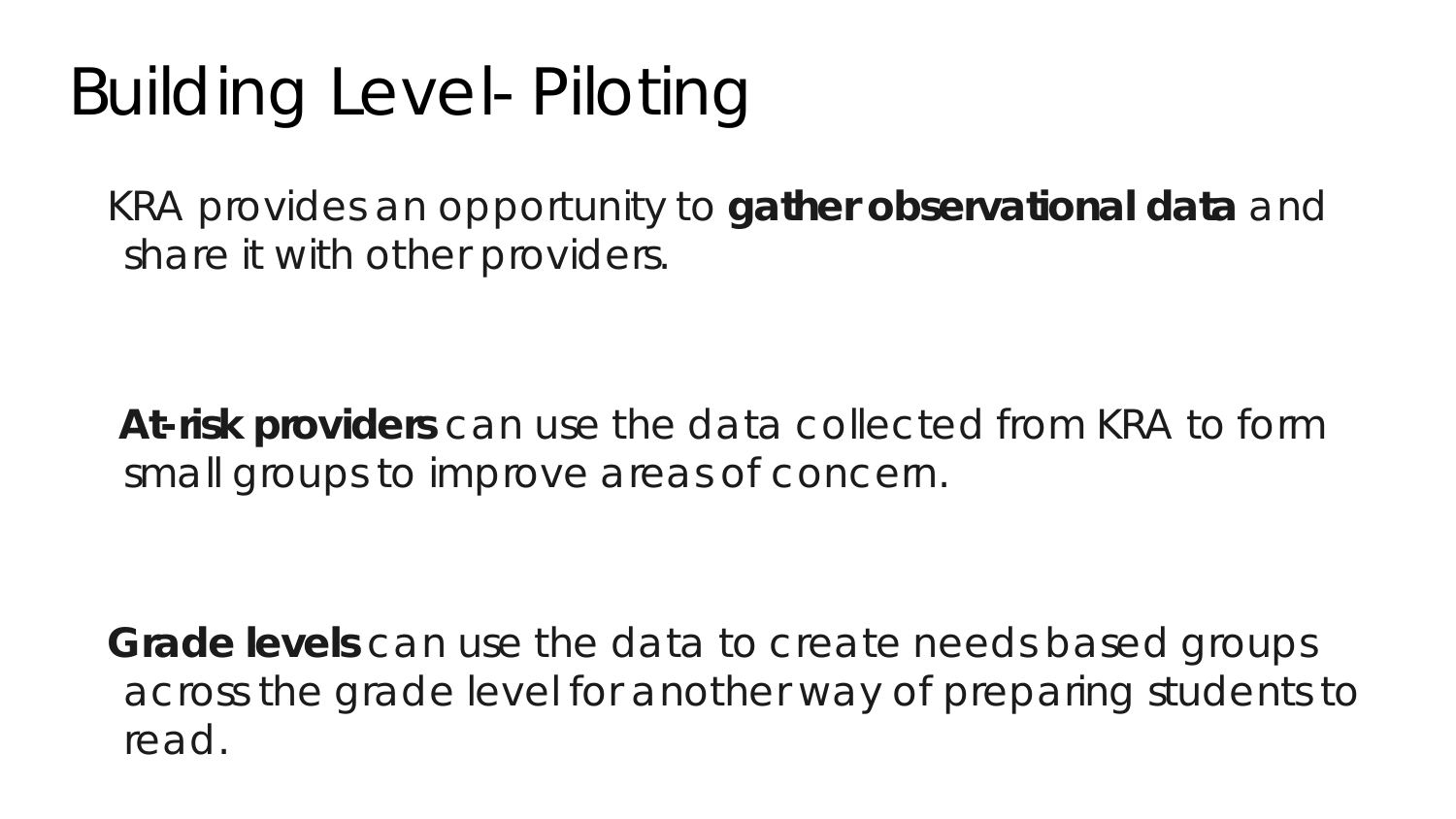## District Level- Piloting

The observations and assessment data can provide information for staffing and professional development needs across the district.

The KRA Language and Literacy Domain aligns to Michigan Academic Standards for Kindergarten

Future Determination: What Essential Instructional Practices could be addressed in PD based upon what KRA results say in Language and Literacy?

Providing a bridge for communication from PreK-K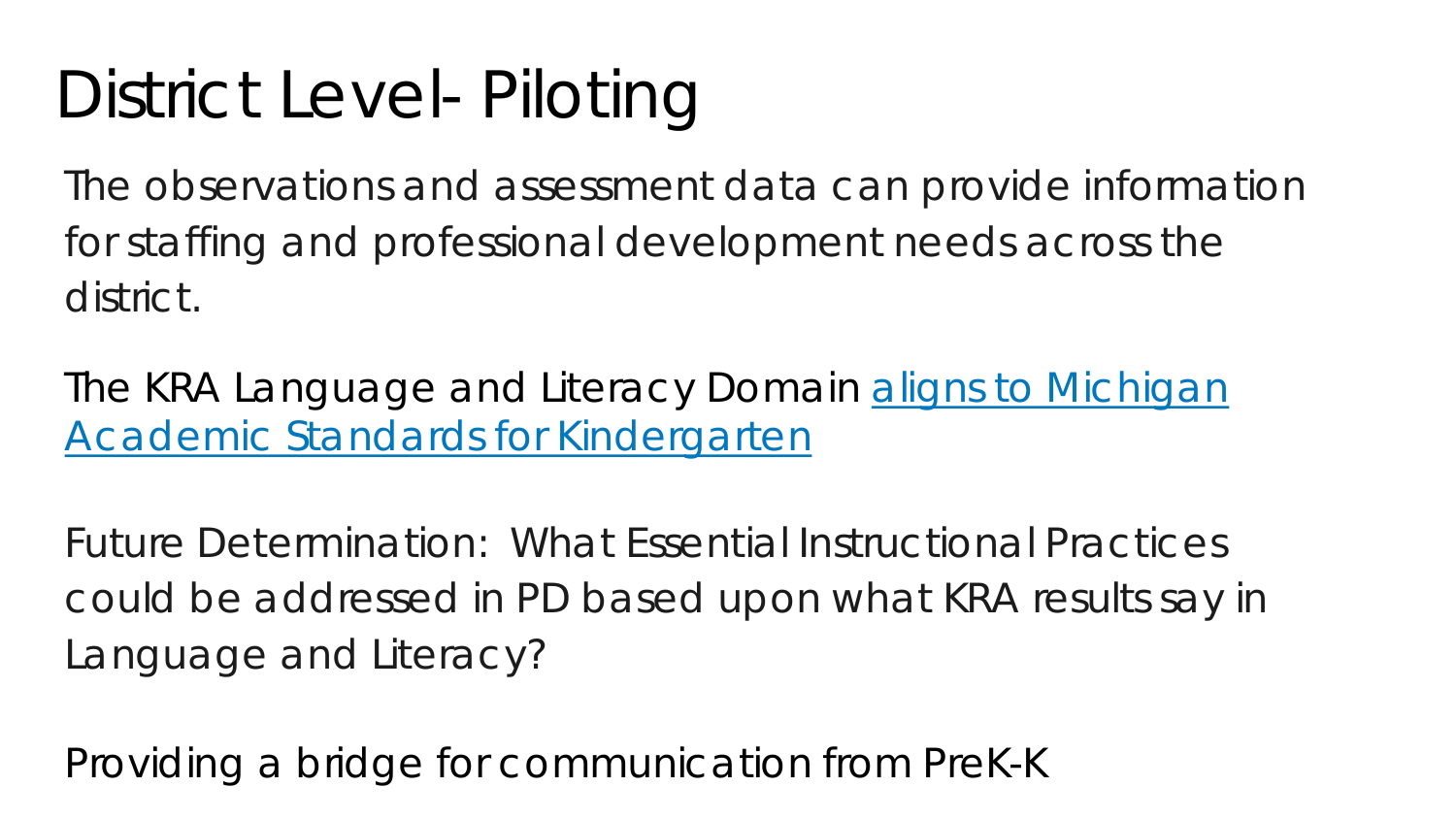## \*MI Pilot Teacher Survey Results January 2017 and 2018

- 39 teachers responding:
	- **79% r**ated "excellent, very good, or good" experience with administration
	- 80% strongly agreed or agreed skills and behaviors addressed were appropriate for K.
	- 50% planned to use KRA results in their instructional planning and to communicate with families.
	- **100%** strongly agreed/agreed that students with disabilities and EL students were able to access KRA.
- What it's showing us about K instruction:
	- "Academic K" observational item skills are not easy to observe due to current structure.

\*MAISA: Berrien, Newaygo, Ottawa, Saginaw, St. Clair, Washtenaw, West Shore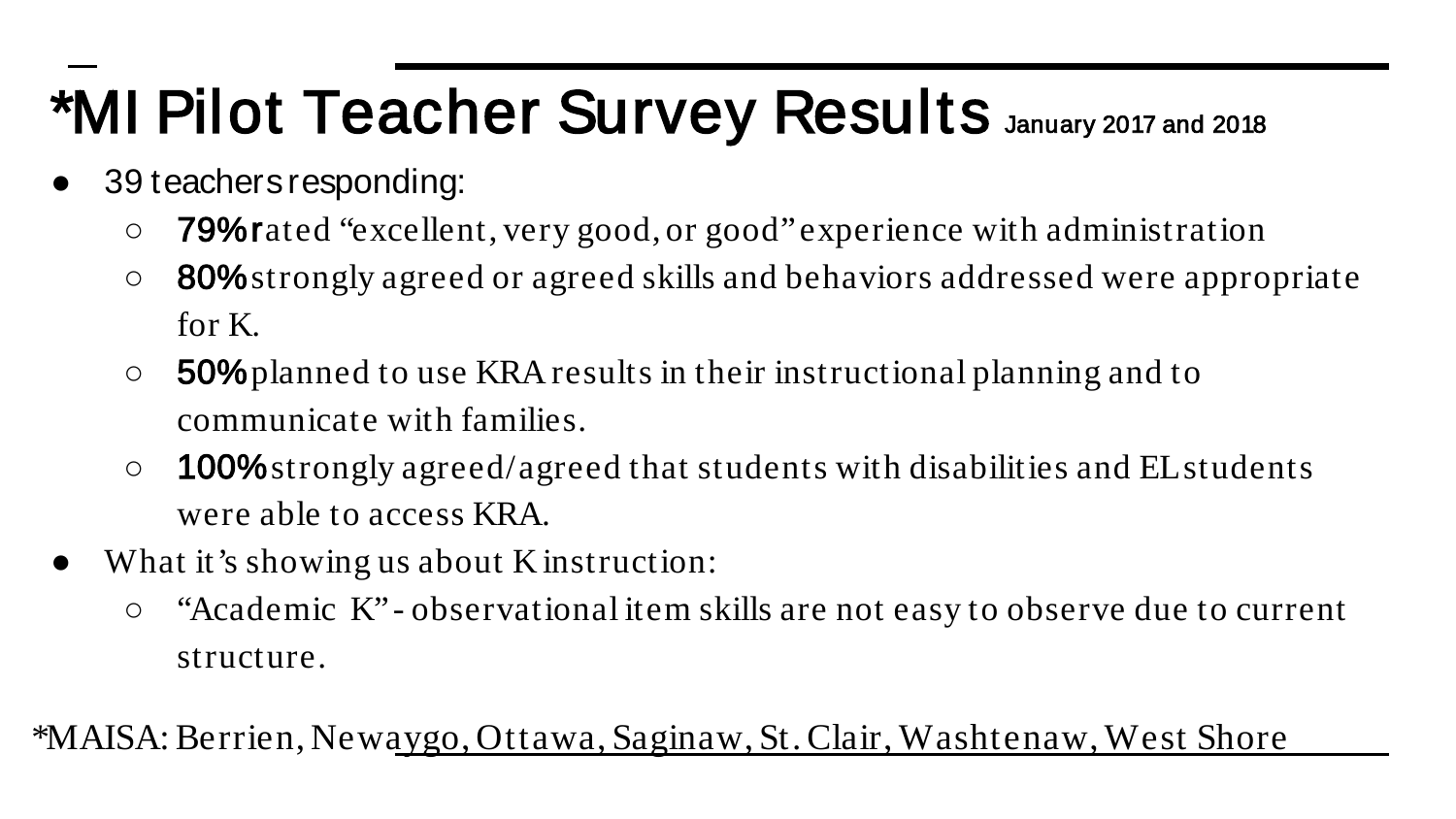|                   |                                 |        |             | <b>PRIOR CARE EXPERIENCE:</b> |                                                                                  |                                                                   |                                                                         |
|-------------------|---------------------------------|--------|-------------|-------------------------------|----------------------------------------------------------------------------------|-------------------------------------------------------------------|-------------------------------------------------------------------------|
| ISD:              | <b>Total</b><br><b>Children</b> | % Male | %<br>Female | % of Children<br>in GSRP      | % of<br><b>Children in</b><br><b>Head Start</b><br>or Head<br><b>Start Blend</b> | % of<br><b>Children in</b><br><b>GSRP</b> or<br><b>Head Start</b> | % of All<br><b>Children</b><br><b>Demonstrating</b><br><b>Readiness</b> |
| <b>Berrien</b>    | 127                             | 52.0%  | 48.0%       | 3.1%                          | 0.8%                                                                             | 3.9%                                                              | 22.9%                                                                   |
| Newaygo           | 180                             | 48.9%  | 51.1%       | 56.1%                         | 1.1%                                                                             | 57.2%                                                             | 32.2%                                                                   |
| Ottawa            | 155                             | 48.0%  | 52.0%       | 19.4%                         | 2.6%                                                                             | 22.0%                                                             | 35.5%                                                                   |
| Saginaw           | 196                             | 52.9%  | 47.1%       | 37.8%                         | 14.8%                                                                            | 52.6%                                                             | 24.5%                                                                   |
| St. Clair         | 89                              | 51.5%  | 48.5%       | 36.0%                         | 9.0%                                                                             | 45.0%                                                             | 30.3%                                                                   |
| Washtenaw         | 255                             | 52.8%  | 47.2%       | 26.7%                         | 10.2%                                                                            | 36.9%                                                             | 43.5%                                                                   |
| <b>West Shore</b> | 129                             | 54.3%  | 45.7%       | 17.8%                         | 7.0%                                                                             | 24.8%                                                             | 29.6%                                                                   |
| <b>TOTAL:</b>     | 1131                            | 52.0%  | 48.0%       | 29.4%                         | 7.0%                                                                             | 36.4%                                                             | 33.2%                                                                   |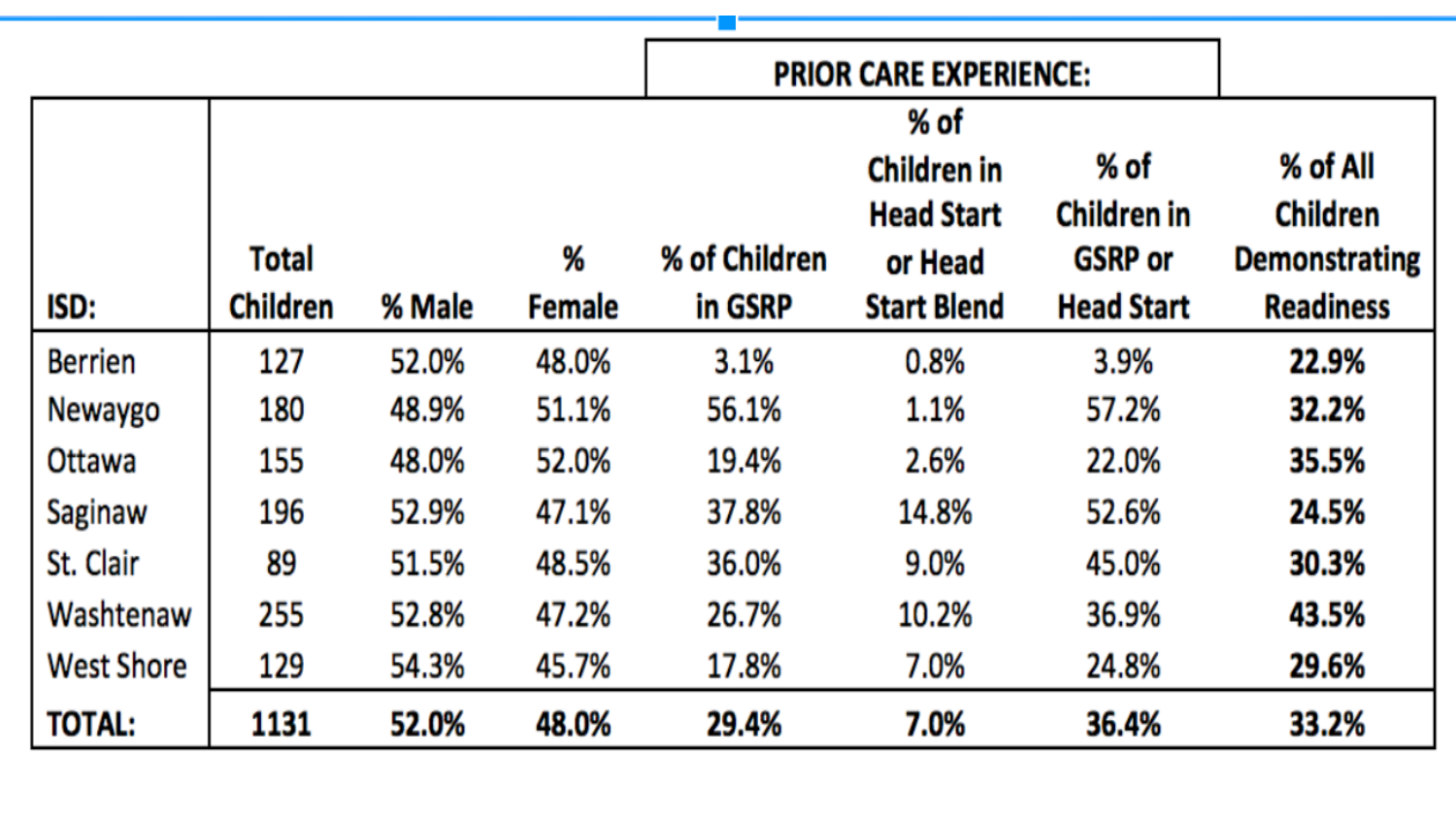

- **Demonstrating Readiness:** The child demonstrates foundational skills and behaviors that prepare him or her for instruction based on kindergarten standards.
- **Approaching Readiness:** The child demonstrates *some* foundational skills and behaviors that prepare him or her for instruction based on kindergarten standards.
- **Emerging Readiness:** The child demonstrates *minimal* foundational skills and behaviors that prepare him or her for instruction based on kindergarten standards. (below 263 on LL)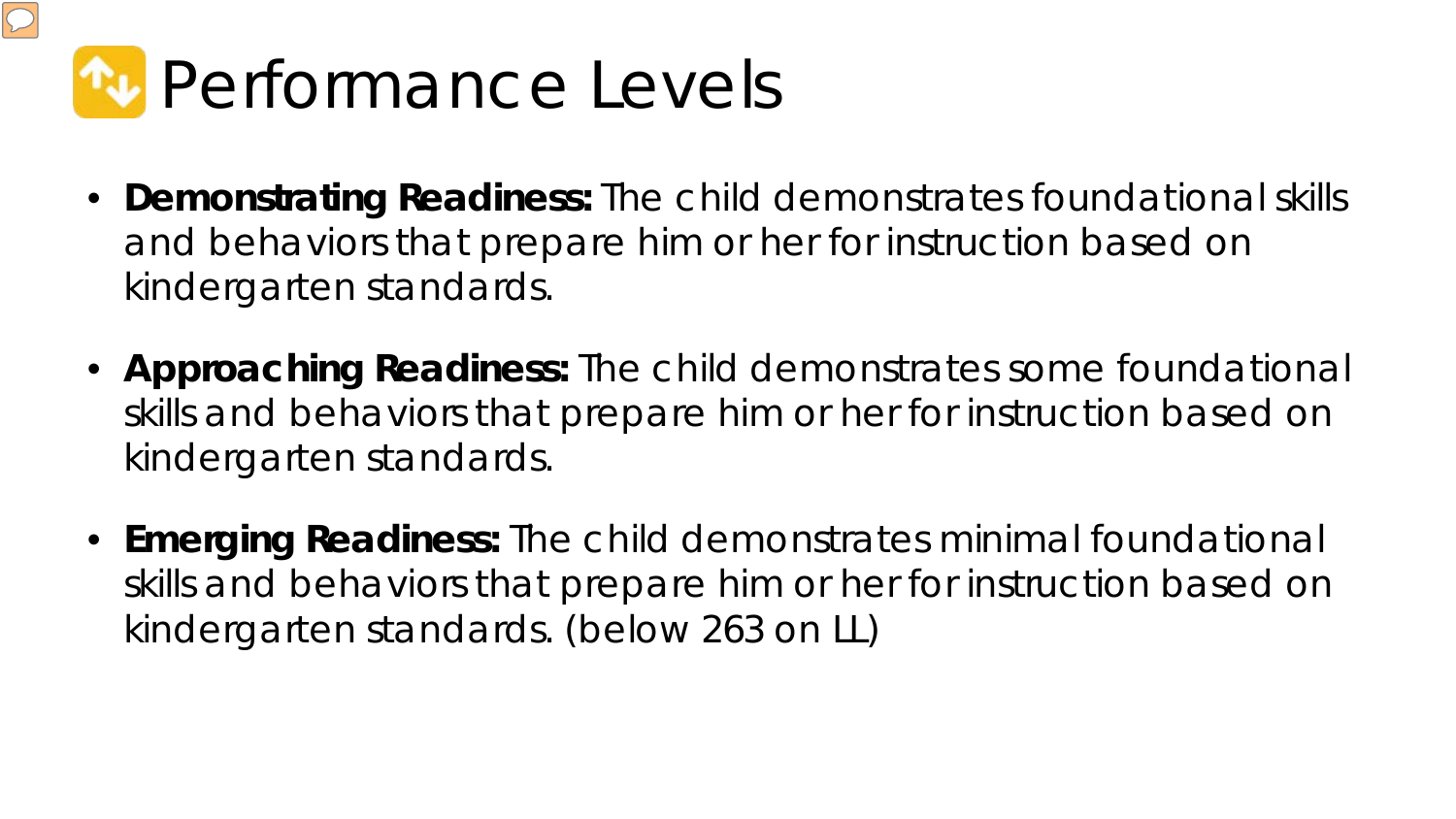

#### **Overall Readiness Measure**

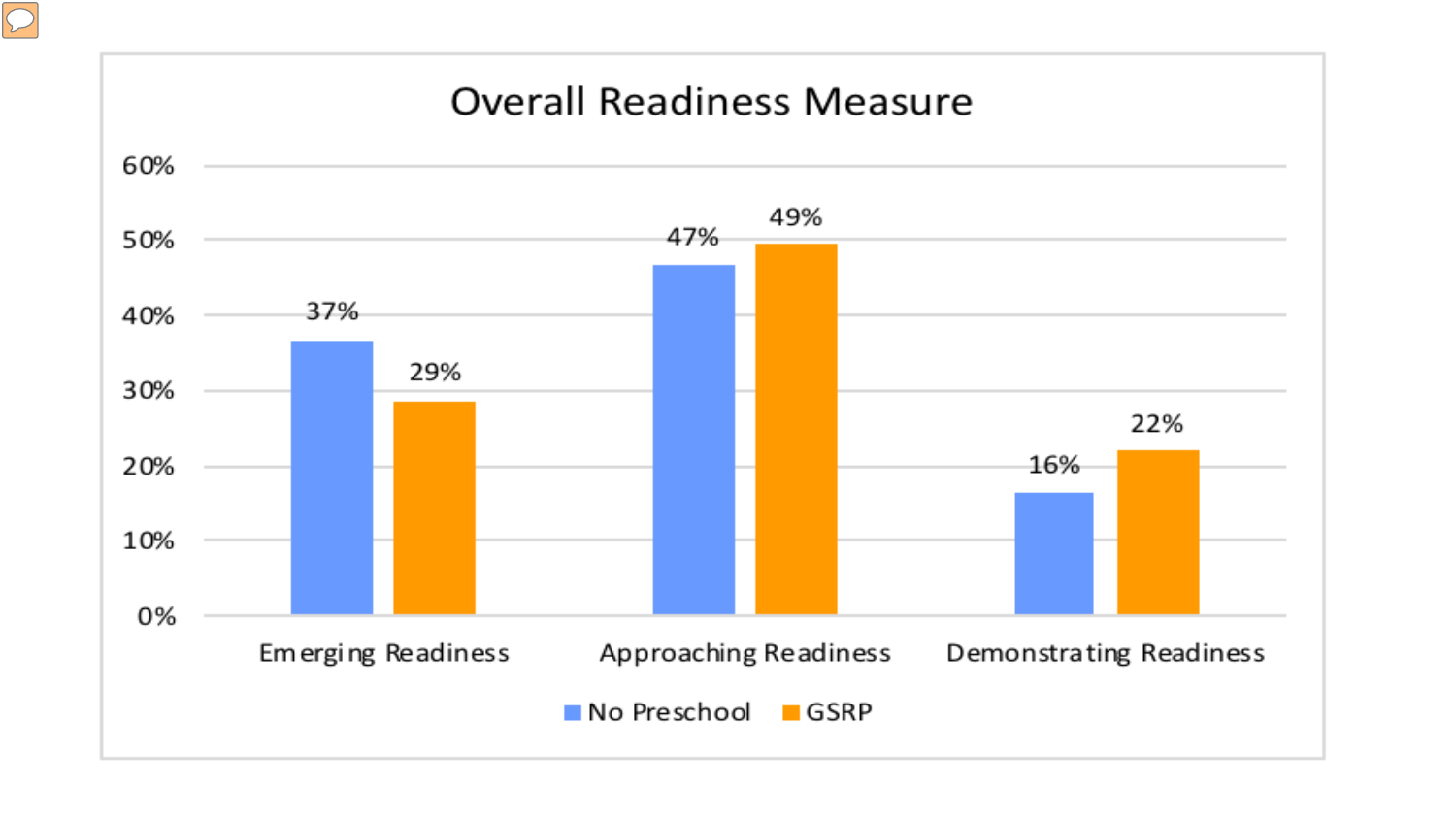

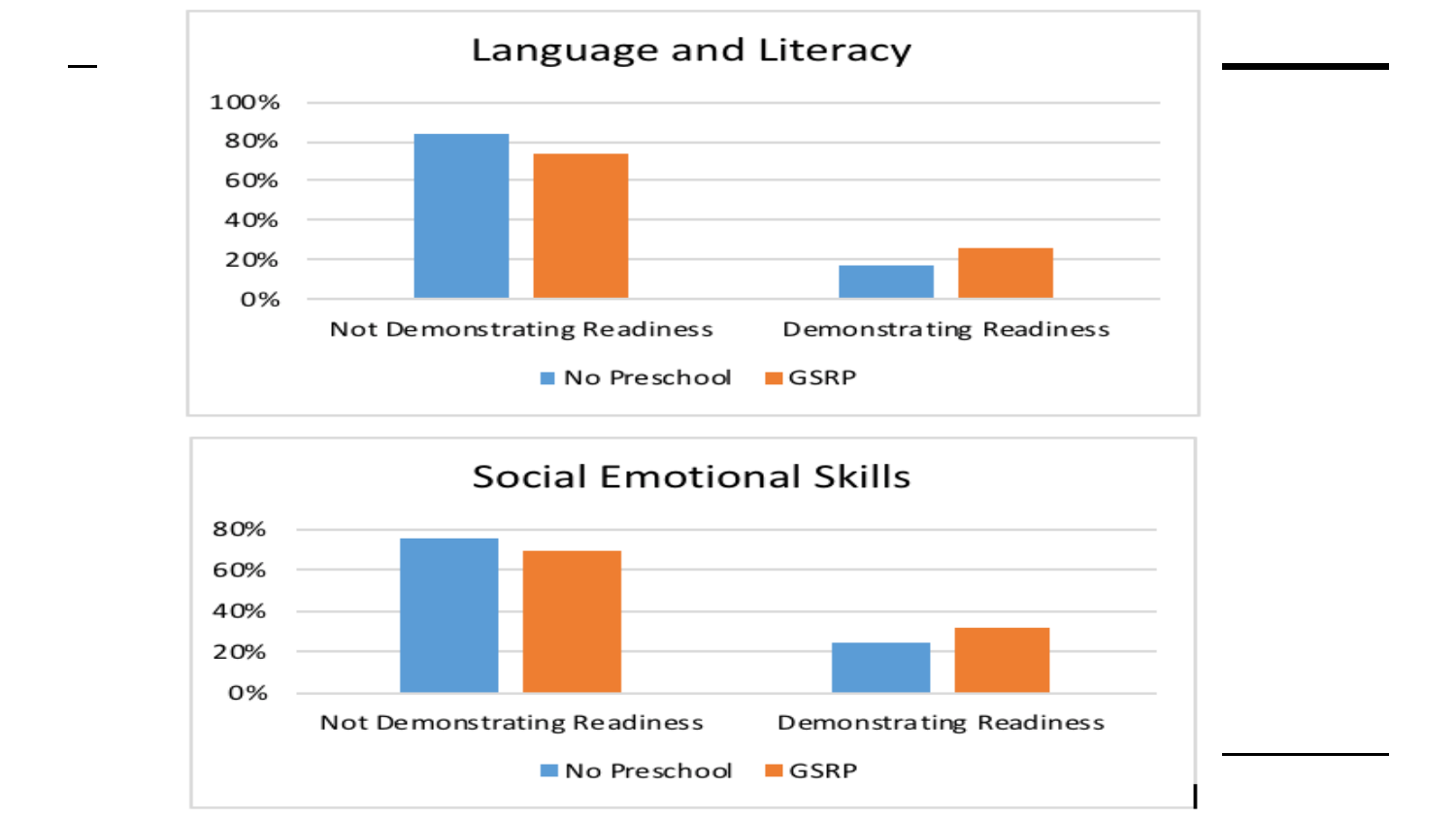